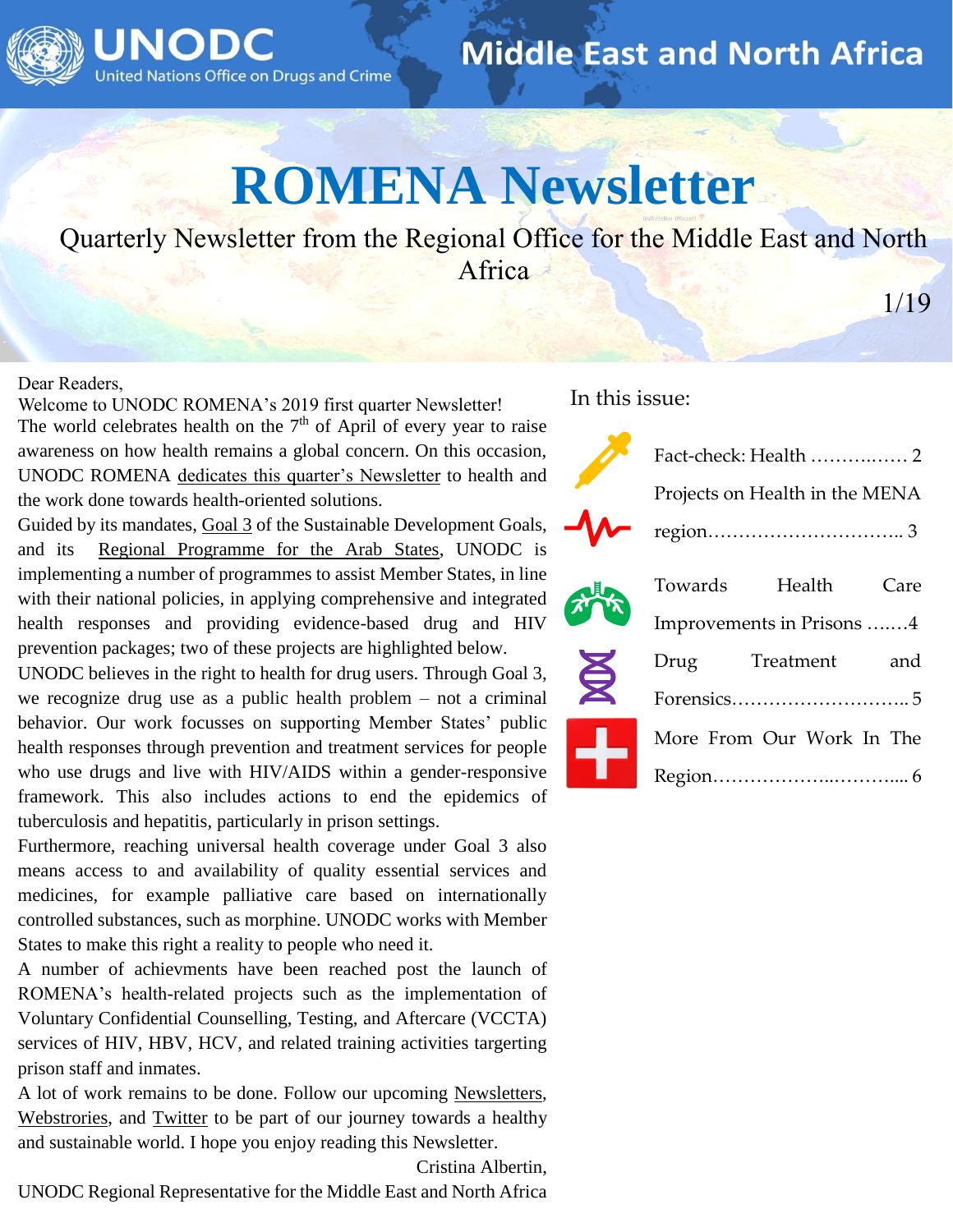## Fact-check: Health



**Almost 11 million people inject drugs. 1.3 million people who inject drugs are living with HIV. 5.5 million are living with hepatitis C. 1.0 million are living with both hepatitis C and HIV.**



**7.8 Million HIV- related deaths have been averted in the last 15 years. 16 Million people are receiving antiretroviral treatment; 21 million are not yet. AIDS/HIV related deaths dropped by 42% since 2004. 35% new infections have been recorded since 2000.** 



**27 million people are problematic drug users, i.e. they use drugs regularly and suffer from drug use disorders or dependence.**

**Only 1 of 6 of these problem users has access to drug treatment services. Injecting drug use continues to drive the HIV epidemic in many countries around the world.** 



**People who use drugs can constitute up to 50% of the prison population. Prisoners are 5 times more likely to be living with HIV than adults in the general population.** 

**HIV and tuberculosis are among the main causes of death in prisons.** 



**UNODC supports 34 high priority countries in addressing HIV in prisons with the aim of achieving Sustainable Development Goal target 3.3: to end the AIDS epidemic by 2030, including people in prisons.** 

> World Drug Report 2018 UNODC HIV in prisons factsheet UNAIDS Data Report 2018 WHO World Aids Day Data UNODC Strategy Tto End AIDS By 2030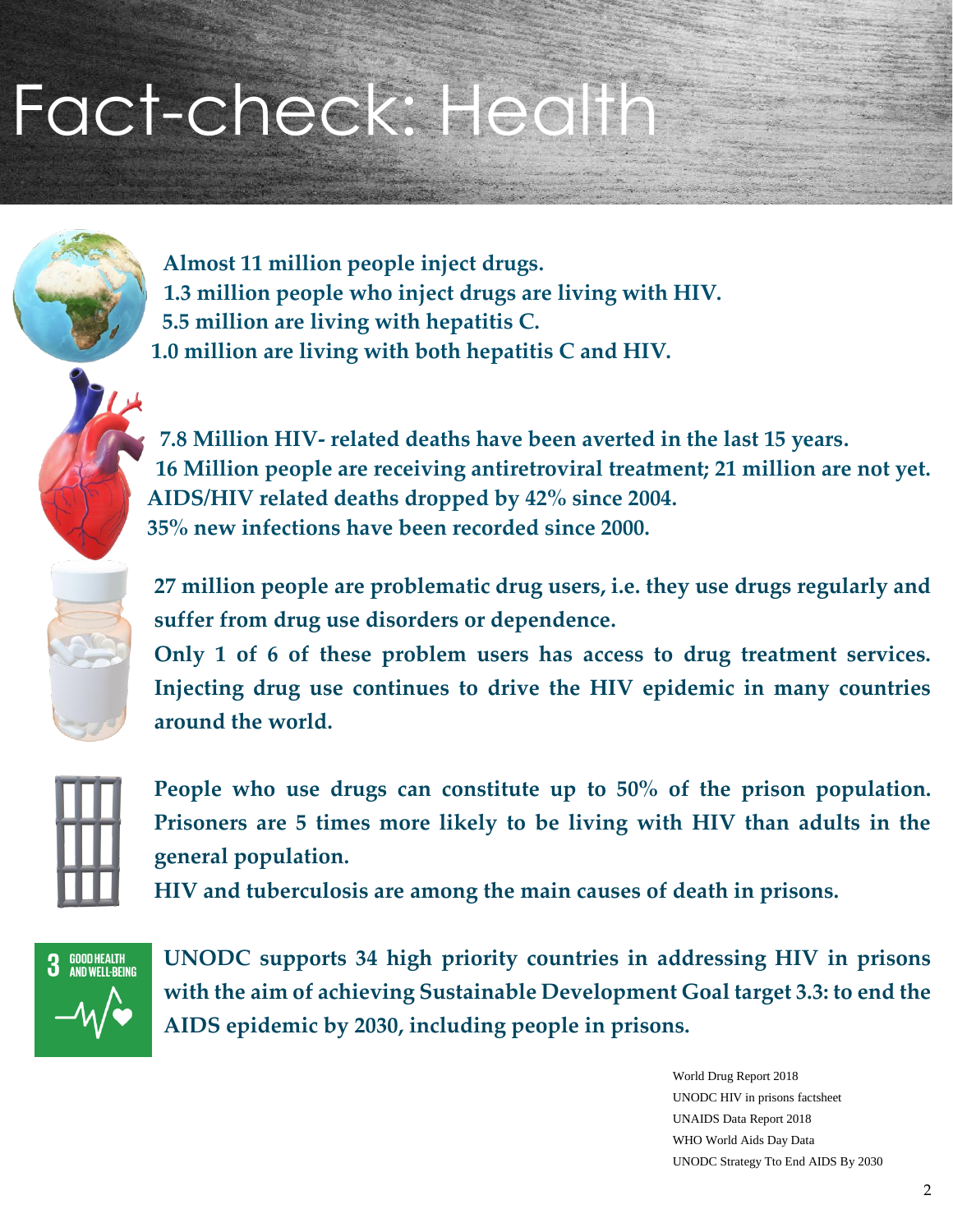# **HEALTH**

#### Projects in the Middle East and North Africa

#### **1) HIV/AIDS Prevention, Treatment, Care, and Support in Prison Settings in The Middle East and North Africa Project**



Access to HIV/AIDS prevention, treatment, care and support for people who are living in prisons and other closed settings, is urgently needed. This project aims to support Member States in the overall prevention strategies in prison settings by building, strengthening and ensuring continuity of HIV prevention, treatment and care services for people in prisons in the MENA region. The overall strategic goal is to promote human rights-based, gender responsive, public health centered, and evidence-based approaches and to build the capacities of government

officials and civil society organizations to deliver a comprehensive package of HIV/AIDS services in prisons and closed settings.

#### **2) Supporting the establishment of an evidence-based drug dependence treatment and rehabilitation system for the Palestine National Rehabilitation Center Project**



Upon request from the State of Palestine, and in support of its efforts to establish the first drug dependence treatment center in Palestine, UNODC is providing technical support, especially about the development of a comprehensive, integrated and safe response to the problem of drug dependence in Palestine. This project aims to:

Support the Palestinian Authority by developing a comprehensive system of drug dependence treatment and care, fully

integrated into the health system;

- Strengthen the institutional and human resource capacity of the Palestine National Rehabilitation Center for it to provide a comprehensive package of drug dependence treatment and rehabilitation services with continuum of care through community-based services;
- Develop a comprehensive study on the trends, size estimation and prevalence of illicit drug use and nonmedical use of prescription drugs including size estimation study, drug dependence treatment demand and service delivery gaps.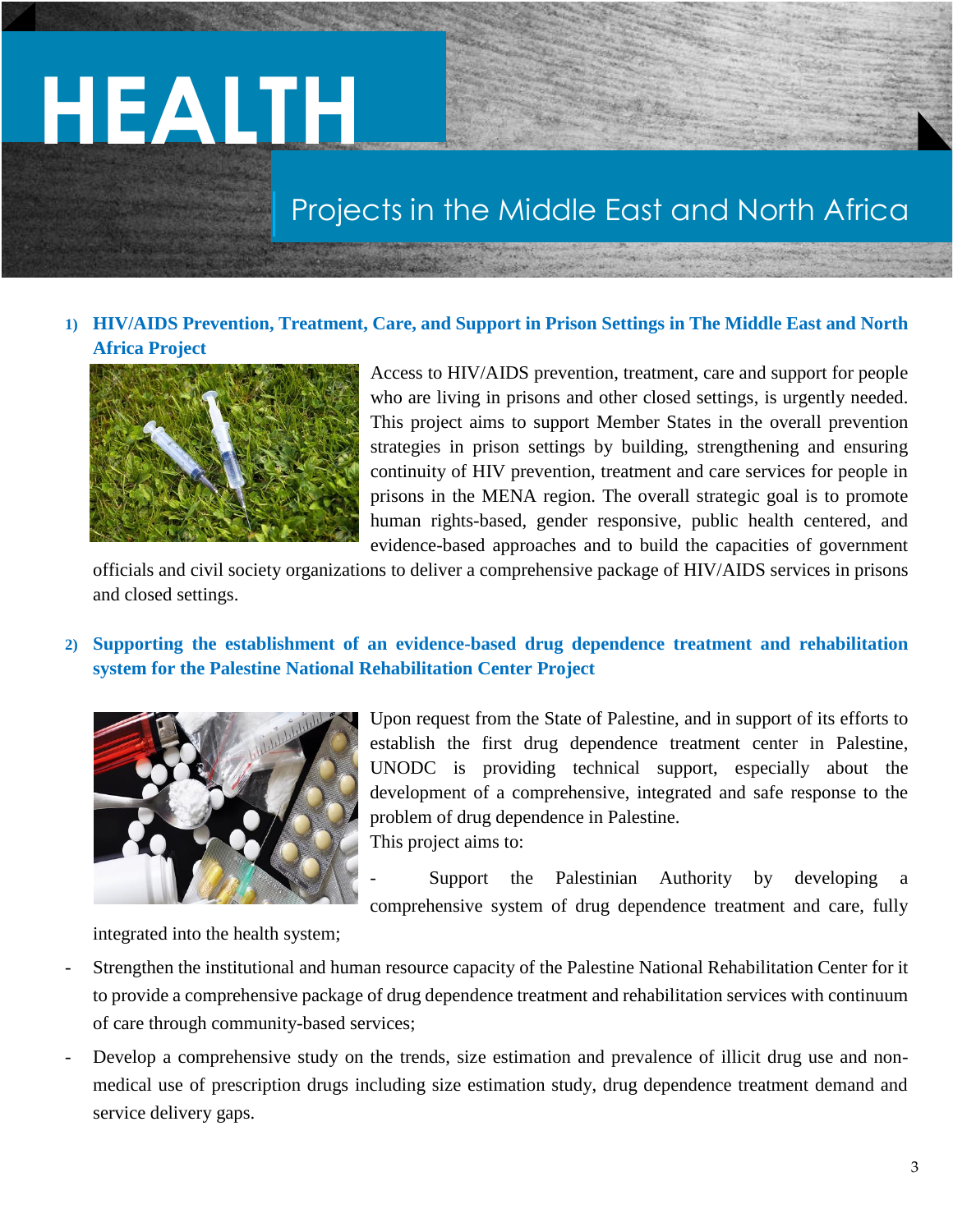### **Towards Health Care Improvements in Prisons**

#### A Step Towards Health Care Improvements within Tunisian Prisons



UNODC signed an [agreement](https://www.unodc.org/middleeastandnorthafrica/en/web-stories/tunisia_-a-step-towards-health-care-improvements-within-tunisian-prisons.html) with the Tunisian Association to Combat Sexually Transmitted Diseases and AIDS (ATL MST/SIDA Tunis), on the implementation of Voluntary Confidential Counselling, Testing, and Aftercare (VCCTA) services of HIV, HBV, HCV and related training activities targeting prison staff and inmates in selected Tunisian prisons. In cooperation with the General Directorate of Prison and Reeducation (DGPR) and the Ministry of Justice, a group of 3 Civil Society Organization (CSOs) was selected to implement the services, namely ATL/SIDA Tunis

(lead CSO), Beity, and the Tunisian Society of Addictology (STADD).

The selected CSOs will provide harm reduction activities in four adult prison facilities and two juvenile rehabilitation centers. As a result, 6,000 inmates will have access to drug prevention services, HIV/AIDS, TB, Viral Hepatitis and STI prevention, treatment, and care services, and will promote the reintegration of around 2000 inmates. In addition, the CSOs will build the capacities of 500 prison staff members, 75 medical doctors and nurses, and 20 psychologists and social workers on the provision of harm reduction services.

#### UNODC inaugurated first-ever prison Voluntary Confidential Counseling, Testing and aftercare services in Egypt



UNODC launched first-ever VCCTA services inside three prisons in Egypt. At present, these services are provided in three prisons and in 2018 approximately 1,500 inmates were screened for HIV, HBV and HCV and 18,000 for tuberculosis. Inmates who were confirmed HIV positive are receiving ARV treatment, in cooperation with the national AIDS programme and the Prison Administration. Additionally, the Ministry of Interior (MOI) has agreed to extend VCCTA services to the Kanater women prison. In this context, UNODC, in close coordination with the MOI and the Ministry of Health and Population, conducted a three-day workshop

inside the Kanater Prison on "Women Health in Prisons Settings."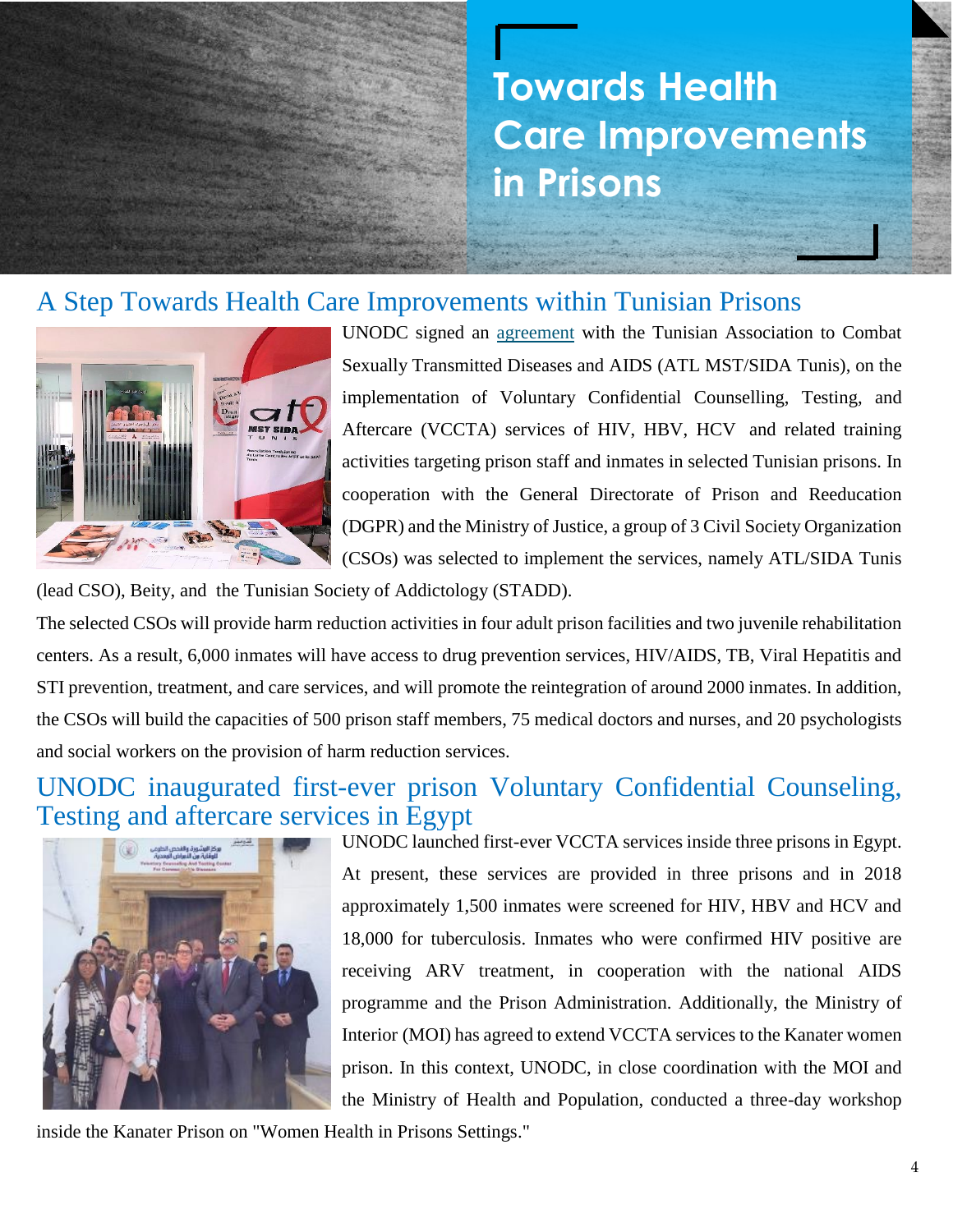## **Drug Treatment and Forensics**

#### Palestine - Leveraging Capacities in Drug Treatment and Forensics



UNODC has been partnering with the State of Palestine since 2007 supporting the development of comprehensive demand reduction interventions including the implementation of the ever-first opioid substitution treatment center, a drug use survey and the first drug treatment and rehabilitation center. The newly constructed center is the first Palestinian National Rehabilitation Center operated by the Ministry of Health. It has a total capacity of 58 beds for both men and women and is equipped with modern medical equipment, diverse facilities for the patients using the UNODC-developed [TreatNet package](https://www.unodc.org/unodc/en/treatment-and-care/treatnet-training-package.html) which provides for

comprehensive experts, guidance and advice in drug use prevention, treatment, rehabilitation and reintegration.

#### Forensic Science Laboratory at the Civil Palestinian Police



Another key intervention supported by UNODC in the State of Palestine is the establishment of the Forensic Science Laboratory at the Civil Palestinian Police, where drugs, chemicals, firearms, tool marks and documents can be analyzed. The Forensic Science Laboratory is the first of its kind in the State of Palestine and it received more than 2,800 cases since its opening in November 2016. Within the framework of this project, forensic experts were intensively trained including study tours to other countries. The support also included the training of seven specialized forensic medicine doctors, among them the first female forensic doctor in

Palestine. In this regard, evidence collection and analysis in violence against women cases is key to ensure successful court cases and female doctors are instrumental in ensuring these.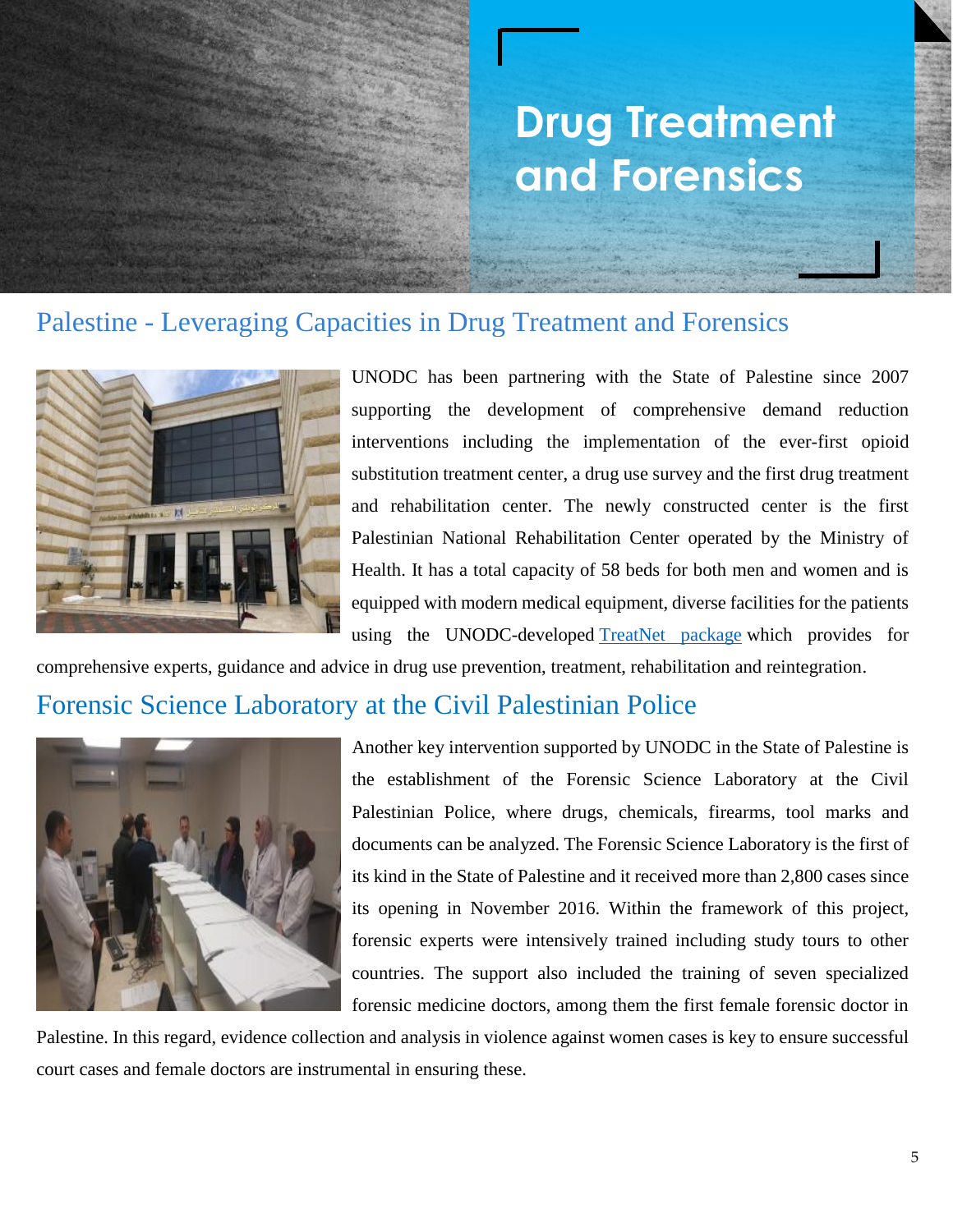## **More from UNODC ROMENA**

#### Morocco - A Thriving Partnership in Support of the Rule-of-Law, Justice and Health



UNODC and the Delegation in charge of Moroccans Residing Abroad and Migration Affairs organized a workshop in Rabat (Morocco) with national and international partners to encourage reflection on a future National Referral Mechanism for Victims of Human Trafficking in support of Morocco's new law on human trafficking. In addition to a variety of national stakeholders, including the General Prosecutor's Office, Ministry of Justice, the Ministry of Solidarity and Social Development as well as local Civil Society Organization platforms, the meeting brought together experts from Bahrein and Nigeria where UNODC had supported a similar mechanism. Also, seasoned experts from the Council of Europe and the OSCE provided valuable insights on the prerequisites for establishing a national referral system as well as good practices from countries with a long-standing legislation on anti-human trafficking. The meeting is part of a broader package of cooperation between UNODC and the Government of Morocco encompassing country-specific activities in the following

areas: (i) terrorism prevention focusing on the criminal justice response to Foreign Terrorist Fighters and countering terrorism financing (ii) countering human trafficking and smuggling of migrants (iii) HIV prevention in prisons through trainings, provision of Voluntary Counseling and Treatment (VCT) and vaccination campaigns in cooperation with the prison administration and civil society organizations.

#### Egypt: Engaging Judges in Countering Violence against Women



UNODC concluded, for the first time, a national [workshop](https://www.unodc.org/middleeastandnorthafrica/en/web-stories/egypt---engaging-judges-against-violence-against-women.html) in Egypt on "Judicial Challenges and Responses in the field of Violence against Women." In the presence of Assistant Minister of Justice for the Center of Judicial Studies and the Assistant Minister of Justice for the Department of Human Rights, Women and Children. 25 Egyptian judges, participated in this workshop, where the newly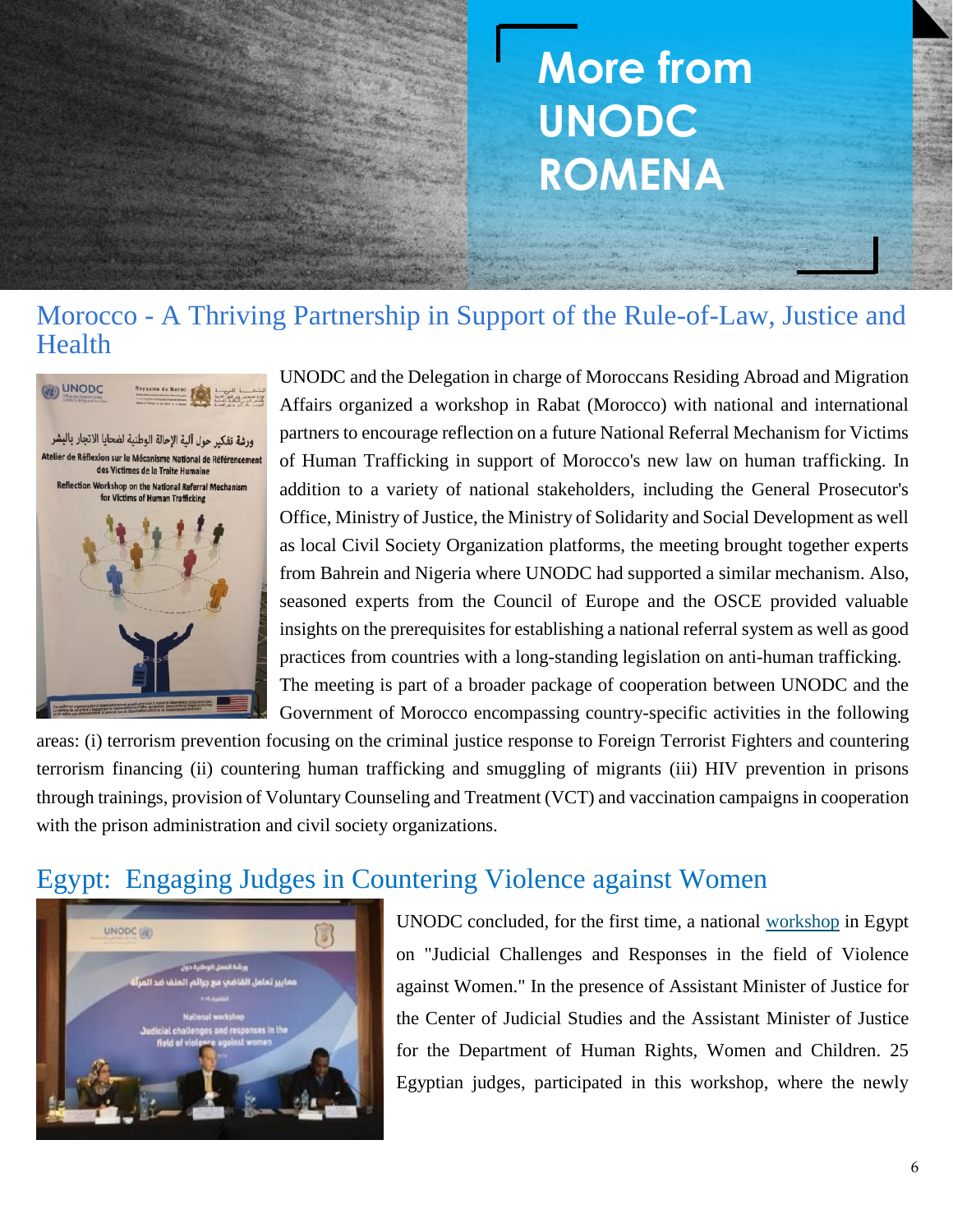produced manual for judges titled "Judges' Standards for Handling Crimes of Violence Against Women" was introduced.

The workshop focused on discussing the legal framework for combating violence against women with reference to international instruments, and relevant provisions in the Egyptian Penal Code, in addition to the practical challenges related to sentencing cases of violence against women. The sessions were conducted by UNODC expert and guest speakers from the Egyptian Ministry of Justice. Judge Jorge Luis Fernández Vaquero, international expert, who has been working on Violence against Women for the past 11 years in Spain, presented the justice system in Spain outlining the evolution of the system and the challenges that led to the establishment of the specialized Violence against Women Courts within the Spanish Judicial System. He also shared practical experiences on real cases handled by the Spanish courts.

#### Regional - MENA Prosecutors General Commit to Enhance International Cooperation to Prevent the Emerging Terrorist Financing Threats



In the framework of the recently signed Memorandum of Understanding (MoU) between UNODC and the Prosecutor General's Office of Egypt, UNODC supported the Prosecutor General (PG) of Egypt in organizing the "First Middle East and North Africa Conference to Counter the Evolving Threat of Financing of Terrorism and its Nexus with Money Laundering," bringing together Prosecutors General,

Attorneys General and Public Prosecution Officials from 41 countries from MENA, Africa and Europe as well as international partners and donors. 26 Prosecutors General (PGs) participated highlighting the great importance attached by participating countries to the emerging terrorist financing threats, notably the funding of foreign terrorist fighters. The Conference focused on best practices and challenges in investigating the financing of terrorism and the connected money laundering operations; prevention and precautionary measures carried out by the prosecution authorities; cooperation between PGs and Financial Intelligence Units (FIUs), related international and regional instruments and ways to strengthen international cooperation in these areas.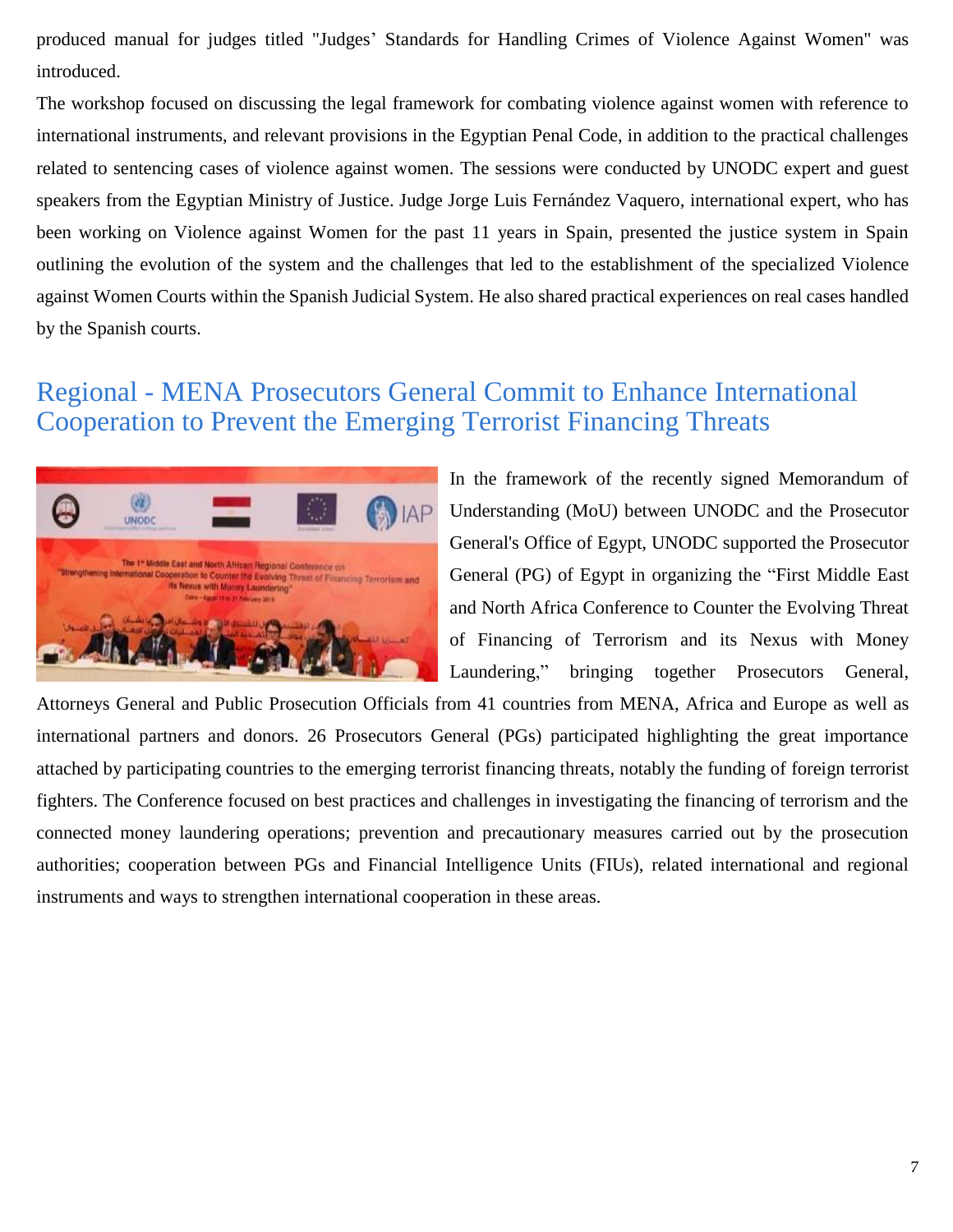#### UNODC supports Parliaments in the Middle East and North Africa to address the threat of Foreign Terrorist Fighters



Parliamentarians from 16 countries in the Middle East and North Africa met in Egypt at a high-level regional conference, co-organized by the United Nations Office on Drugs and Crime (UNODC), to discuss combatting terrorism and violent extremism. The conference focused particularly on the threat posed by foreign terrorist fighters (FTFs). Around 40,000 such fighters from 110 countries are estimated to have travelled to join the conflicts in Iraq and Syria.

The high-level event aimed to improve parliamentary

cooperation and facilitate the exchange of relevant experiences and good practices regarding this phenomenon. It sought to get views from parliamentarians on the challenges in implementing United Nations resolutions, contribute to establishing a Global Parliamentary Network on Countering Terrorism and Violent Extremism, and raise the awareness of members of parliament with regards to the recent developments related to foreign terrorist fighters. The event was part of the joint IPU-UNODC-UNOCT programme which seeks to support parliaments in implementing international counter-terrorism instruments and obligations. Furthermore, it also aimed to provide them with the necessary tools and training as guided by the IPU High-Level Advisory Group on Countering Terrorism and Violent Extremism.

#### Reinforcing judges' capabilities in investigating and prosecuting human trafficking and migrant smuggling cases



To assist Egypt to strengthen its criminal justice response to Trafficking in Persons (TIP) and the Smuggling of migrants (SOM) UNODC, under the framework of the Global Action to address Trafficking in Persons and the Smuggling of Migrants ( [GLO.ACT\)](https://www.unodc.org/unodc/en/human-trafficking/glo-act/index.html) and in collaboration with the National Coordinating Committee on Preventing and Combating Human Trafficking and Migrant Smuggling (NCCPIM-TIP) and the National Centre for Judicial Studies, organised a seminar for 20 judges from major governorates in Egypt in Sharm El Sheikh. The aim of the workshop was to strengthen the role of Egyptian

senior judges to effectively prevent, investigate, prosecute and

adjudicate cases of TIP and SOM. The training therefore included sessions on the national laws on TIP Law No. 64 of 2010 and Law 82 of 2016 on SOM and on international standards with regards to TIP and SOM. More specifically,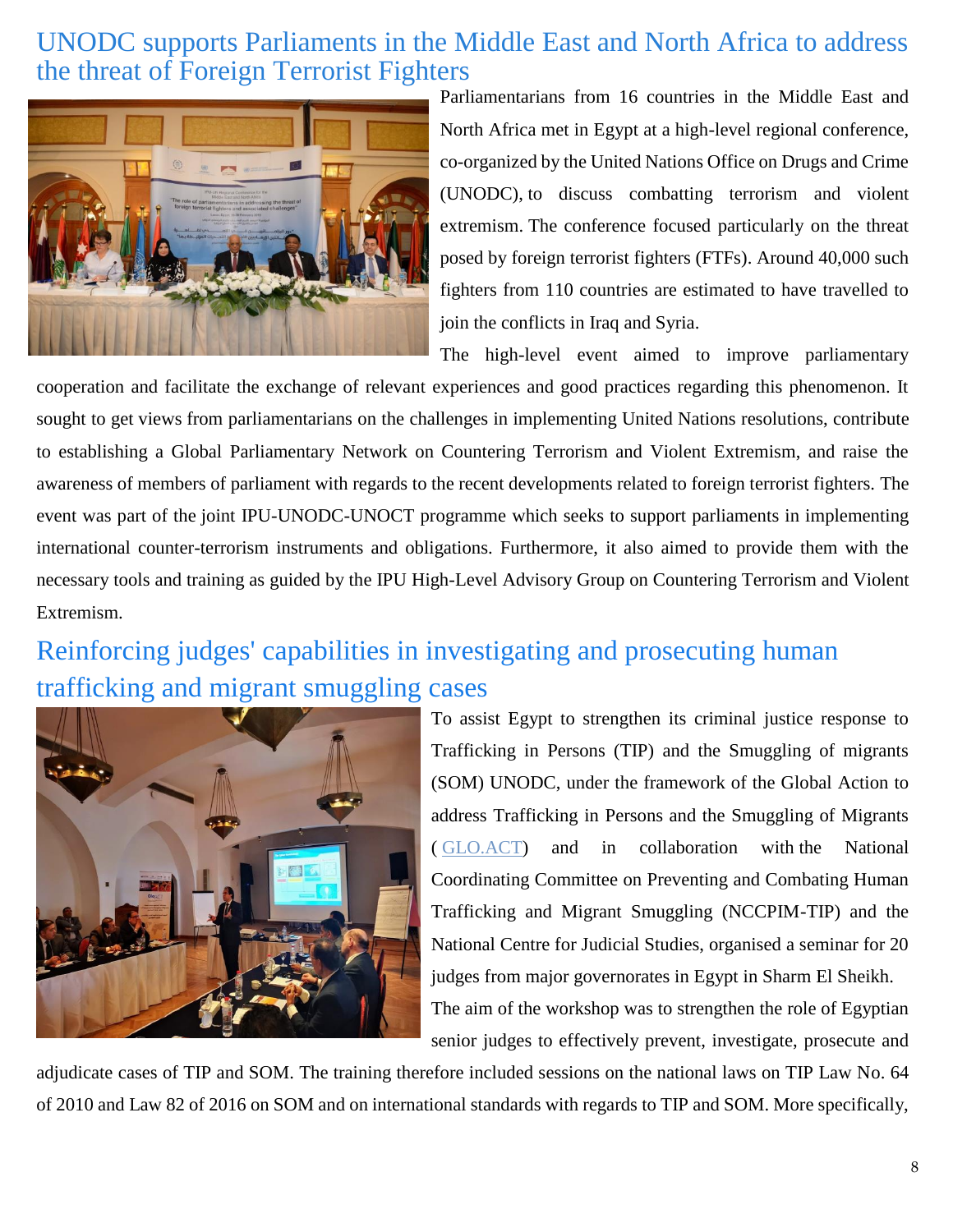during the workshop judges considered international legal frameworks for combating transnational organised crime, more specifically the UN [Convention against Transnational Organized Crime and the protocols thereto.](https://www.unodc.org/unodc/en/organized-crime/intro/UNTOC.html) The changing patterns and trends with regards to TIP and SOM in Egypt were also discussed. The representative from the Court of Cassation, the supreme court of Egypt's common court system, spoke about the adoption of national legislation and how it strengthens work on TIP and SOM cases and associated crimes in Egypt. Discussions related to victim assistance and witness protection, especially in criminal proceedings resulted in a high level of engagement by the participants. UNODC experts also presented on the role social media can play in TIP and SOM cases and how this relates to actual investigations. The experts also provided the participants with tools to build a foundation in gathering information and evidence through open sources.

The three-day workshop concluded with the judges studying important material on actual TIP and SOM cases and the exchange of information on the difference between the two crimes. A key outcome of this workshop is that it built the practical knowledge of the judges to enable them to better distinguish between TIP and SOM cases and to share this knowledge with junior judges in their respective provinces.